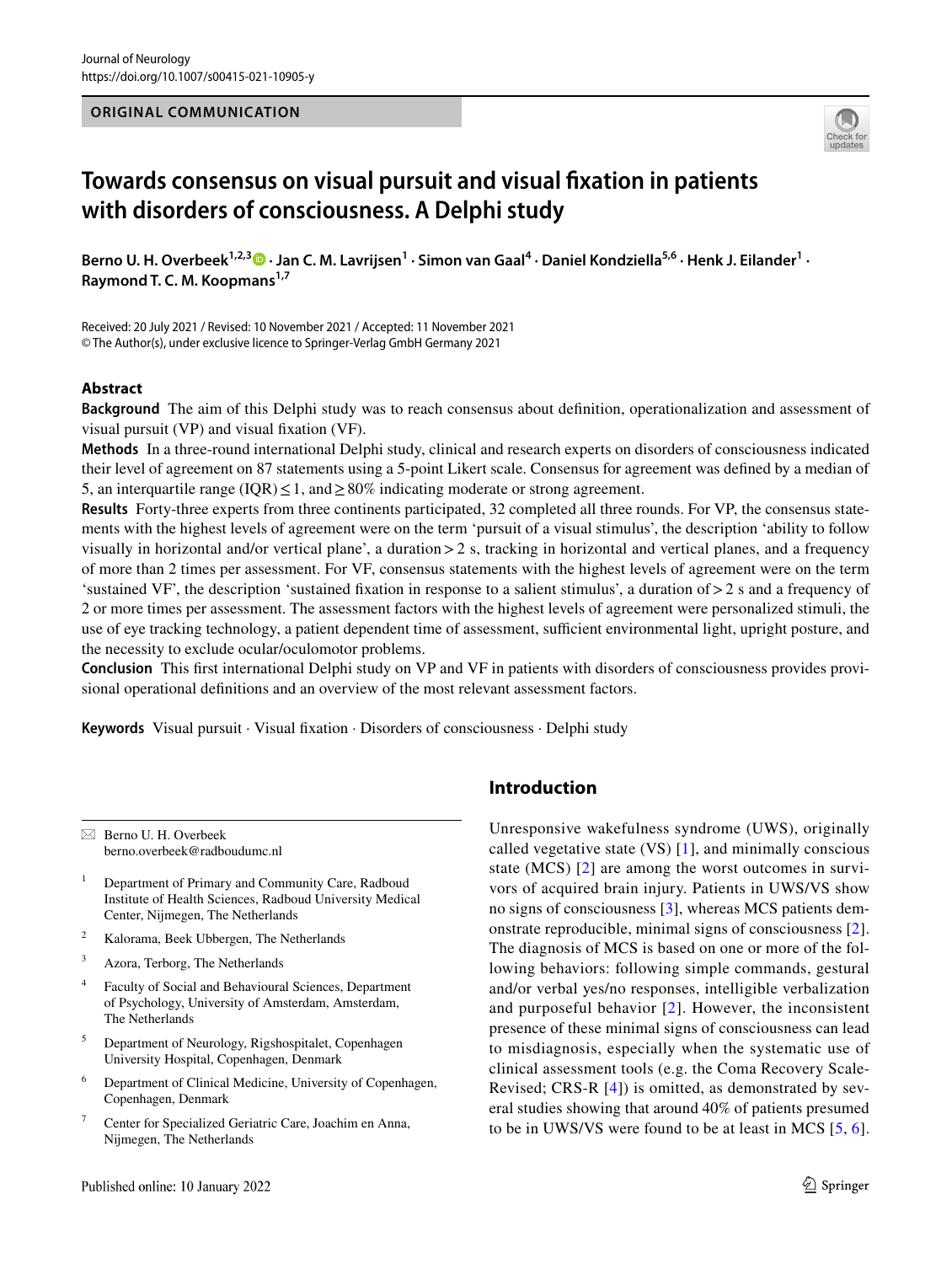A correct diagnosis of MCS is important regarding prog-nosis [[7](#page-10-6)], ability to perceive pain [[8](#page-10-7)], and effect of treatments such as intensive neurorehabilitation [[9,](#page-10-8) [10\]](#page-10-9), pharmacological treatment with amantadine or zolpidem [\[11,](#page-10-10) [12](#page-10-11)], transcranial direct current stimulation (tDCS) [[13](#page-10-12)], or deep-brain stimulation [[14\]](#page-10-13). Moreover, compared to UWS/ VS, a diagnosis of MCS may lead to other medical-ethical considerations because of experience of (some) awareness [[15–](#page-10-14)[17](#page-10-15)].

Visual pursuit (VP) and visual fixation (VF) have been recognized as being among the frst signs of emerging consciousness and therefore considered indicative of MCS [[2\]](#page-10-1). Incorporation of VP into the diagnostic criteria was motivated [[18](#page-10-16)] by a higher incidence of VP in MCS patients [\[19\]](#page-10-17) and better prognostic outcomes [[20,](#page-10-18) [21](#page-10-19)]. For VF, no supporting data were reported for the incorporation into the diagnostic criteria  $[18]$  $[18]$  $[18]$ . The importance of these responses for a diagnosis of MCS has been demonstrated in several studies  $[22-26]$  $[22-26]$  investigating the occurrence of behavioral responses on the CRS-R [[4\]](#page-10-3). This scale consists of six subscales and is the most recommended scale in clinical practice and endorsed by recently published guidelines [[27–](#page-11-1)[29](#page-11-2)]. Visual responses were the most frequently observed signs of consciousness  $[22-26]$  $[22-26]$  $[22-26]$ . A MCS diagnosis based exclusively on the CRS-R visual subscale score was found in 27–55% [[6](#page-10-5), [22–](#page-10-20)[25](#page-11-3)].

The infuence of VP and VF on the prevalence rate has been demonstrated in a Dutch prevalence study on UWS/ VS [\[6\]](#page-10-5). In this study, the diagnosis of reported UWS/VS patients was verifed with the CRS-R and 15 of 41 patients (37%), who were diagnosed as UWS/VS, were actually in MCS. Among these 15 patients (11 MCS –, 4 MCS +), 8 showed VP and 1 VF. VP was the only observed sign of consciousness in 6 patients, VF was not observed as a single sign of consciousness.

However, despite the importance for the diagnosis and prevalence of MCS, debate still exists about the clinical signifcance of VP and VF. In 1994, 8 years before the introduction of MCS as a specifc level of consciousness, the Multi Society Task Force on Persistent Vegetative State (MSTF) advised to be cautious in diagnosing UWS/ VS. VP and VF could be either considered as visual orienting refexes or indicative of a transition to 'a state of awareness' [[3\]](#page-10-2). We reviewed the literature about this topic over more than 20 years and found no agreed-upon defnitions and many diferent assessment scales with diferent operational criteria [[30](#page-11-4)]. In the European guideline on the diagnosis of coma and other disorders of consciousness (DoC), probing for voluntary eye movements has been recommended [[28\]](#page-11-5). However, the clinical signifcance of VP and VF was not discussed extensively in this guideline, nor in the US guideline [\[28,](#page-11-5) [29](#page-11-2)].

Therefore, a Delphi study was conducted with the aim to reach more consensus about defnition, operationalization and assessment of VP and VF.

# **Methods**

The Delphi technique was used to investigate the level of consensus on defnition, operationalization and assessment items of VP and VF. A Delphi study is a multi-staged survey which aims to achieve consensus on an important issue [\[31](#page-11-6)]. The result is an expert opinion about a subject where previously no such opinion existed. In the development of clincial guidelines, the Delphi technique is used as a consensus builiding process to capture expert opinions and experiences [[29,](#page-11-2) [32,](#page-11-7) [33\]](#page-11-8).

This Delphi study consisted of three rounds, since this approach provides the best balance between obtaining a high level of consensus and maintaining a high response rate [[31](#page-11-6)]. A two or three-round Delphi is in line with most Delphi studies [\[34](#page-11-9)]. Prior to the start of the study, it was agreed that a third round would take place if consensus was reached on less than two thirds of the statements.

Based on an extensive literature review [[30\]](#page-11-4), four researchers from the Netherlands (BO, JL, HE, RK) initiated the study and developed the protocol and survey. Since international consensus was aimed for, four other researchers from diferent countries were approached to form an international core group for further review of the protocol and survey. This core group consisted of 3 elderly care physicians (a medical specialty in the Netherlands, formerly known as nursing home medicine [[35\]](#page-11-10)), 2 clinical neuropsychologists, a neuroscientist who had developed an assessment scale for patients with DoC, an experienced neurologist in acute and critical care, and a neuroscientist with expertise in human eye movements.

After the core group approved the fnal version of the survey, an international panel of experts was identified and selected. Participants were recruited by searching the reference list of our integrative review [\[30\]](#page-11-4), by approaching members of the International Brain Injury Association (IBIA) special interest groups on diagnosis/prognosis and treatment in DoC patients, and by the collaborative network of the core group members. Potential participants were considered as experts if they met one ore more of the following criteria: (1) had published about DoC over the last 10 years, (2) developed assessment scale(s) for DoC patients which include visual functions over the last 10 years, (3) had clinical experience in the assessment and treatment of DoC patients in the acute, post-acute or chronic phases over the last 5 years, (4) were experienced in the neurobiology of eye movements. Expert panel members received an online information letter, gave digital informed consent before starting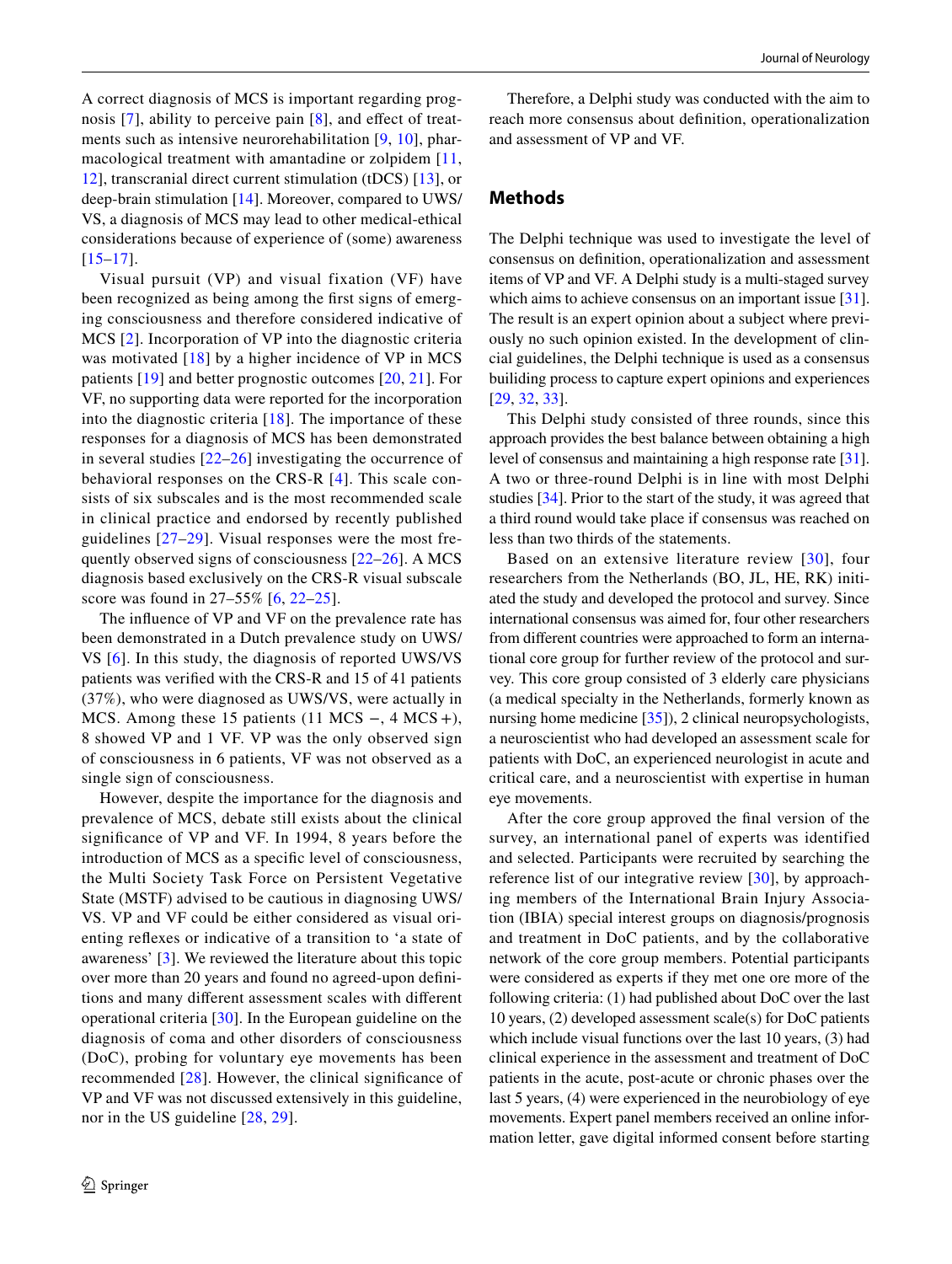the frst-round survey and received online access to the integrative review [\[30](#page-11-4)].

In the survey, defnitions and descriptions of both VP and VF that were found in the literature review [[30](#page-11-4)] were presented, as well as the operational criteria direction of tracking, frequency and duration of response. Regarding the assessment factors, statements about assessment conditions, type of stimulus and additional techniques were presented. The statements were categorized in seven domains, according to the study aims: terminology of VP, descriptions of VP, items of operational criteria of VP, terminology of VF, descriptions of VF, items of operational criteria of VF and factors facilitating or confounding the assessment of VP and VF. The survey was sent to the participants electronically using LimeSurvey ([www.limesurvey.org](http://www.limesurvey.org)) (Supplementary information).

For each statement, the level of agreement was indicated on a fve-point Likert scale which is generally used in Delphi studies  $[31]$  $[31]$  $[31]$ . The five levels were: strongly disagree  $(1)$ , moderately disagree (2), neutral (3), moderately agree (4), and strongly agree (5). In addition to these levels the option 'undecided' could be chosen by experts, when they thought they did not have sufficient expertise to indicate their level of (dis)agreement. Apart from indicating the level of agreement, suggestions for additional statements and comments could be written under each domain. The suggestions and comments were used for possible additions and/or revisions of statements in the second round. The frst round was open for 3 weeks in June 2019. Before starting this round, the following demographic data were collected: country of residence, profession, experience with treatment of DoC patients, work setting, use of assessment scale(s) and use of additional techniques. The second round was open for 8 weeks over the summer period (July–September 2019). In this round, participants received feedback to their answers so they could see their own results compared to the median scores of the entire expert panel. The third round was open for 3 weeks (October–November 2019) and had the same methodology as the second round.

### **Data analysis**

Measures of central tendency and dispersion are the most frequently used statistics in Delphi Studies [[31\]](#page-11-6). Consensus was calculated by combining median values, interquartile ranges (IQR), and percentage of agreement. The median is a measure of central tendency and the IQR is a measure of variability, based on dividing the scores into quartiles and calculating the diference between the frst and third quartile. A low IQR is preferred as this indicates little spread of the scores. For each statement, the median, IQR and percentage of agreement were calculated after each round, using SPSS Statistics version 25.0 (Armonk, NY: IBM Corp).

Consensus for agreement was defned as a median score of 5, an IQR  $\leq$  1, and  $\geq$  80% scoring 4 or 5. Consensus for disagreement was defined as a median of 1, an  $IQR \leq 1$ , and≥ 80% scoring 1 or 2. The consensus percentage of 80% is in line with a systematic review of 98 Delphi studies which demonstrated that the level of consensus was most frequently expressed in percentages with a median threshold for consensus of 75% [[34\]](#page-11-9).

# **Ethical review**

The protocol was reviewed by the medical-ethical committee of the Radboud University Medical Center and was not considered to be subject to the Dutch Medical Research Act Involving Human Subjects (1998). According to the medical-ethical committee, further medical-ethical evaluation was not indicated (fle number 2019–5225).

# **Results**

#### **Expert panel**

Of the 99 invited experts from three continents, 43 (44.8%) agreed to participate. Thirty-two participants (74%) completed all 3 rounds (Fig. [1](#page-3-0)). Experts worked as medical doctors (specialized in neurology, neurocritical care, neurosurgery, rehabilitation and elderly care medicine) (33%), neuropsychologists (33%), neuroscientists (12%), speech therapists (9%), occupational therapists (9%) and researchers (7%). Forty percent combined a clinical profession with a research function. The experts worked in hospitals, rehabilitation clinics and nursing homes or in a combination of these settings. The mean experience of working with DoC patients was 12.8 years. Assessment scales were used widely and as many as 26 diferent scales were mentioned, of which the CRS-R was most frequently used. Slightly more than half of the experts used additional techniques, which were mainly used in hospitals (77%), sparsely in rehabilitation clinics (14%) and not at all in nursing homes. The most frequently used technique was electroencephalogram (EEG) (91%) (Table [1](#page-4-0)).

#### **Consensus development**

The frst-round survey of the Delphi consisted of 73 statements (Supplementary information). Based on the suggestions and comments of the expert panel after the frst round, 14 new statements were added to the second-round survey, and 1 statement was slightly rephrased (Table [2\)](#page-5-0). The number of statements with consensus in the three rounds was 14 (19%), 3 (4.1%) and 23 (32.9%) respectively. In total, consensus was reached on 40/87 (46%) statements. The process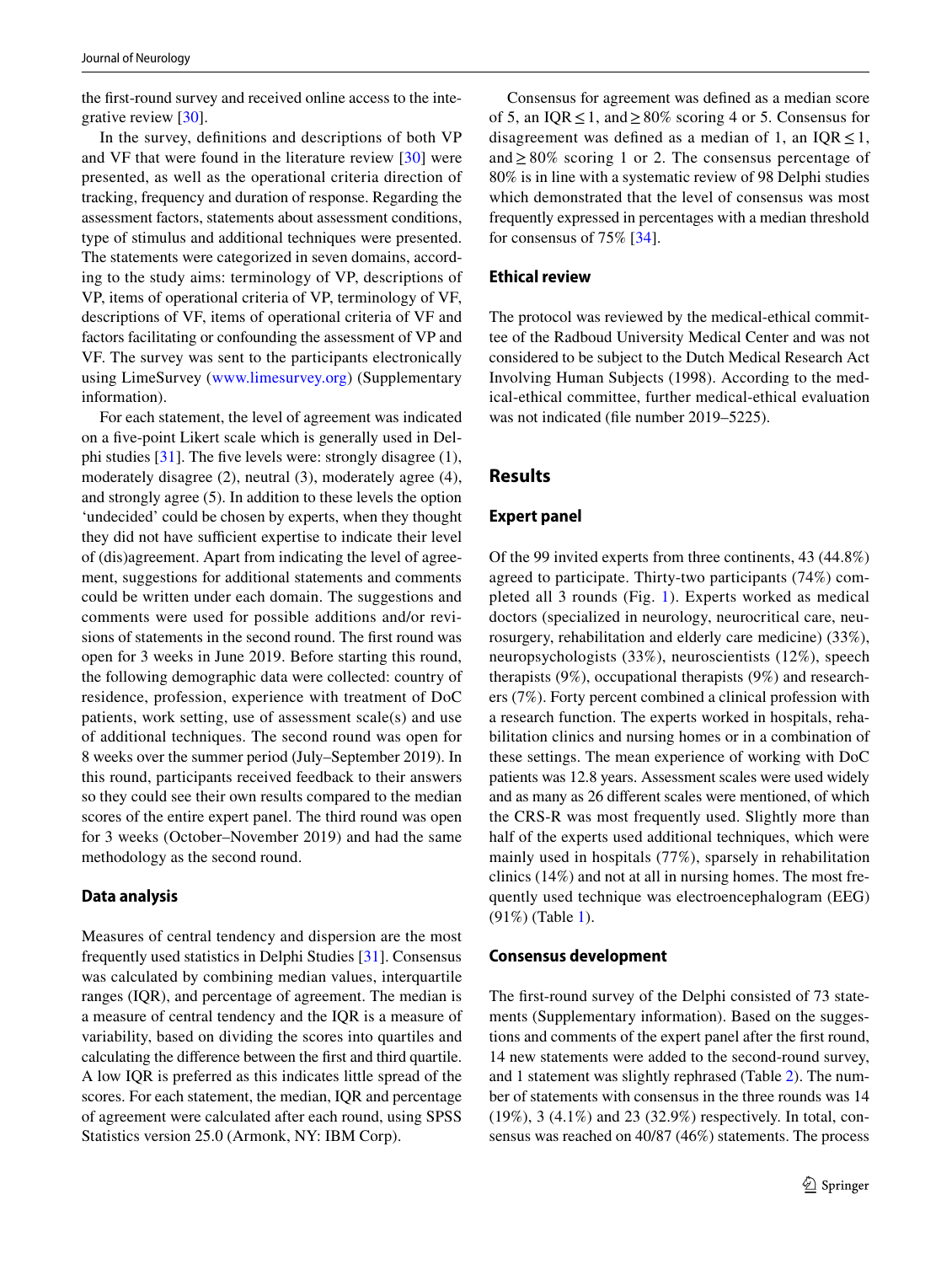

of consensus development is described in Fig. [2](#page-6-0) and statements with consensus on agreement and disagreement are presented in Tables [3](#page-7-0) and [4](#page-8-0) respectively.

# **Round 1**

<span id="page-3-0"></span>tion of experts

For VP, no consensus was reached on terminology and description. Regarding operational criteria, consensus was reached on testing VP in the horizontal plane (92.3%). For VF, no consensus was reached on terminology either,

<sup>2</sup> Springer

but consensus was reached on the description 'sustained fixation that occurs in relation to a salient stimulus' (83.7%). Also, consensus was reached on the 'frequency of response' (83.3%) as an operational criterion and more specifically on the presence of > 2 responses per assessment (82.4%). Regarding the assessment factors, consensus was reached on the type of stimulus (100%), and in more detail on the use of a personalized object (100%), the presence of a person (97.5%) in particular a relative (97.4%), a photo of a relative (94.7%) and the use of a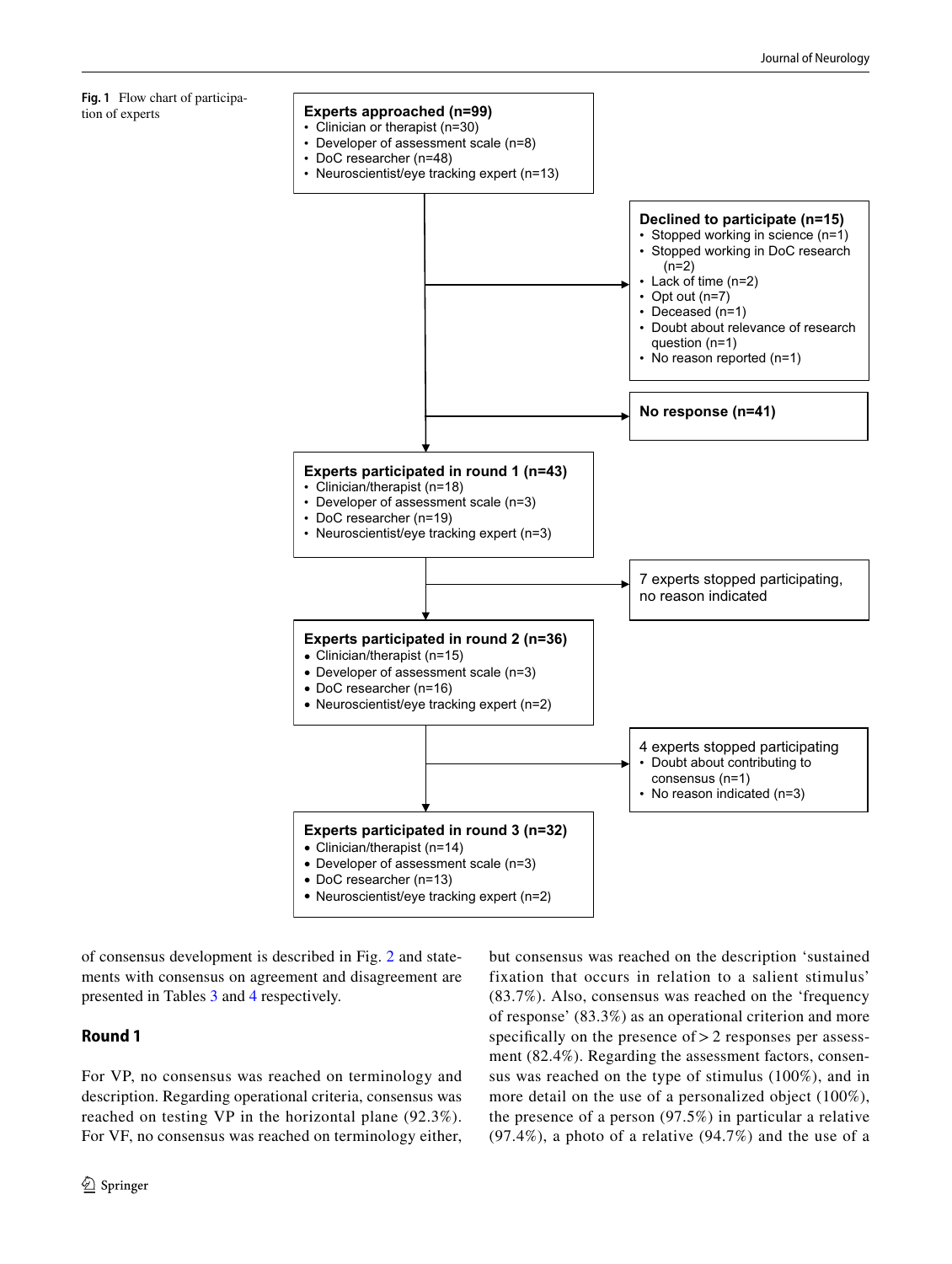<span id="page-4-0"></span>**Table 1** Characteristics of expert panel and diagnostics used  $(n=43)$ 

| <b>Residence</b> , number $(\%)$                                  |              |
|-------------------------------------------------------------------|--------------|
| Europe                                                            | 33 (77)      |
| North America                                                     | 7(16)        |
| Asia                                                              | 3(7)         |
| Experience with treatment of DoC patients (years), mean (range)   | $12.8(0-35)$ |
| <b>Profession</b> , number $(\%)$                                 |              |
| Medical doctor                                                    | 14 (33)      |
| Neurology <sup>a</sup>                                            | 8(57)        |
| Neurosurgery                                                      | 2(14)        |
| Rehabilitation                                                    | 2 (14)       |
| Elderly care physician                                            | 2(14)        |
| Neuropsychologist                                                 | 14(33)       |
| Neuroscientist                                                    | 5(12)        |
| Speech therapist                                                  | 4 (9)        |
| Occupational therapist                                            | 3(7)         |
| Researcher                                                        | 3(7)         |
| Clinical profession combined with research function               | 17(40)       |
| <b>Professional setting</b> , number (%)                          |              |
| Hospital                                                          | 14 (33)      |
| Rehabilitation clinic                                             | 12(28)       |
| Nursing home                                                      | 4 (9)        |
| Combination of settings                                           | 9(23)        |
| Not reported                                                      | 4 (9)        |
| Use of assessment scale, number $(\%)$                            | 40 (93)      |
| Most frequently used <sup>b</sup>                                 |              |
| Coma Recovery Scale revised (CRS-R)                               | 36 (90)      |
| Glasgow Outcome Scale (GOS)/Glasgow Outcome Scale Extended (GOSE) | 6(15)        |
| Full Outline of Responsiveness Score (FOUR)                       | 5(13)        |
| Wessex Head Injury Matrix (WHIM)                                  | 5(13)        |
| Use of additional diagnostic techniques, number $(\%)$            | 22(51)       |
| Settings                                                          |              |
| Hospital                                                          | 17(77)       |
| Rehabilitation clinic                                             | 3(14)        |
| Nursing home                                                      | $\Omega$     |
| Research setting (lab)                                            | 2(9)         |
| Most frequently used techniques                                   |              |
| Electroencephalogram (EEG)                                        | 20(91)       |
| Functional Magnetic Resonance Imaging (fMRI)                      | 12(55)       |
| Positron Emission Tomography (PET)                                | 11(50)       |
| Magnetic Resonance Imaging (MRI)                                  | 7(32)        |
| Evoked and event related potentials                               | 9 (18)       |

<sup>a</sup>2 neurologists specifically reported working as neuro-intensivists

<sup>b</sup>The majority of the experts used a combination of assessment scales; therefore, numbers and percentages exceed 43 (100%)

mirror (90.0%). Consensus was reached on physical settings and circumstances as facilitating assessment factor  $(93.0\%)$ , in particular sufficient environmental light (87.8%). No consensus was reached on a specifc assessment time. Consensus was reached on excluding oculomotor (97.7%) and ocular (97.6%) problems as confounding factors.

### **Round 2**

For VP, no consensus was reached on terminology and description. In the comments after round 1, it was suggested that VP should be tested in both horizontal and vertical planes and therefore this was added as a statement, which reached consensus (96.0%). For VF, no consensus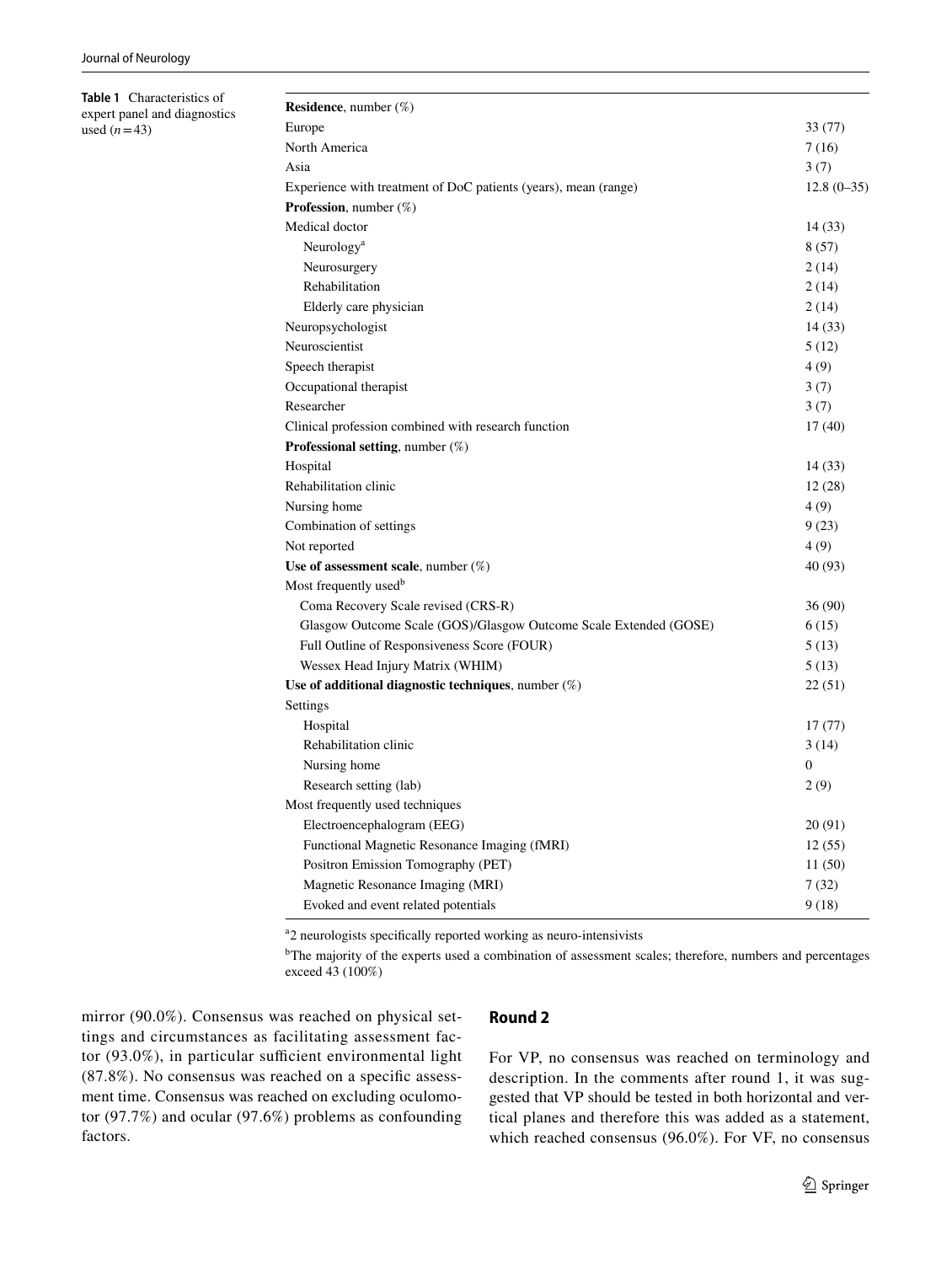<span id="page-5-0"></span>**Table 2** Revised and newly added statements in the second round

#### **Terminology of visual pursuit**

Ocular following

Purposeful eye movements

Pursuit of a visual stimulus

Visual following

#### **Descriptions of visual pursuit**

Ability to follow visually in horizontal *and/or* vertical plane (through right, left, upper and lower visual fields)<sup>a</sup>

Ability to follow a moving mirror or any moving stimulus (object, person) with the eyes only

Slow tracking movements of the eyes to keep a small moving stimulus on the fovea

Smoothly follow a moving object with the entire head and/or eyes

 Smooth pursuit eye movements that occur in direct response to moving stimuli in horizontal and/or vertical plane through right, left, upper and/ or lower visual felds

Tracking eye movements following objects and/or people

#### **Items for operational criteria of visual pursuit**

Visual pursuit in horizontal and/or vertical planeb

**Terminology of visual fxation**

Sustained visual fxation

**Factors facilitating or confounding the assessment of VP and VF**

Assess patient in diferent positions like lying, sitting (if possible), standing (if possible e.g. in tilt table, standing frame)

The best moments for assessment of VP and VF are patient dependent

Visual evoked potentials

<sup>a</sup>Minor rephrasing of statement: horizontal and vertical plane replaced by horizontal and/or vertical plane

<sup>b</sup>Experts suggested to both include horizontal and vertical plane as operational criterion, instead of horizontal and vertical plane separately

was reached on terminology. Consensus was reached on duration of the response as operational criterion (97.1%). Concerning the time of assessment, a patient dependent time of assessment was suggested and therefore added as a statement, which reached consensus (96.4%).

# **Round 3**

For VP, consensus was reached on 2 terms, with the highest level of consensus reached on the term 'pursuit of a visual stimulus' (90.3%). Consensus was reached on 5 descriptions, with the highest level of consensus on: 'ability to follow visually in horizontal and/or vertical plane (through right, left, upper and lower visual felds)' (90.6%). Regarding the operational criteria of VP, consensus was reached on the duration (90.3%) and frequency (90.6%) of the response. More specifically, VP should have a duration of  $> 2$  s (80.8%), and a frequency of>2 VP responses per assessment (83.3%). Rejected statements were the description 'smoothly follow a moving object, with the entire head' (93.3%), and 2 operational criteria: a duration of 1 s (96.3%) and a frequency of 1 response per assessment (93.3%). For VF, consensus was reached on the term 'sustained visual fxation' (87.5%), on a duration of  $> 2$  s (93.3%), and on a frequency of 2 responses per assessment (93.3%). A duration of 1 s (87.1%) and a frequency of 1 response per assessment (90.0%) were rejected. Regarding the assessment, consensus was reached on the following facilitating assessment factors: the use of a photo (100%) in particular of the patient him/herself (96.6%), the use of eye tracking technology (100%), and an upright sitting position (86.7%). At the end of this round, consensus was reached on all domains.

# **Discussion**

This is the frst study to reach consensus on defnitions, descriptions, operational criteria and relevant assessment factors of VP and VF in DoC patients. The provisional operational defnitions of VP and VF are based on a combination of the highest levels of agreement on terminology, description and operational criteria (Boxes [1](#page-8-1) and [2\)](#page-8-2). In addition to the provisional operational defnition, this study provides an overview of the assessment factors that need to be considered.

We formulated the following provisional operational defnition for VP: pursuit of a visual stimulus in which the patient follows visually in horizontal and/or vertical plane (through right, left, upper and lower visual felds) with a duration of more than 2 s, tested in the horizonal and/or vertical planes, and observed more than 2 times in a single assessment session. The newly proposed term 'pursuit of a visual stimulus' is more in line with the functional defnition of VP, which is described as allowing clear vision of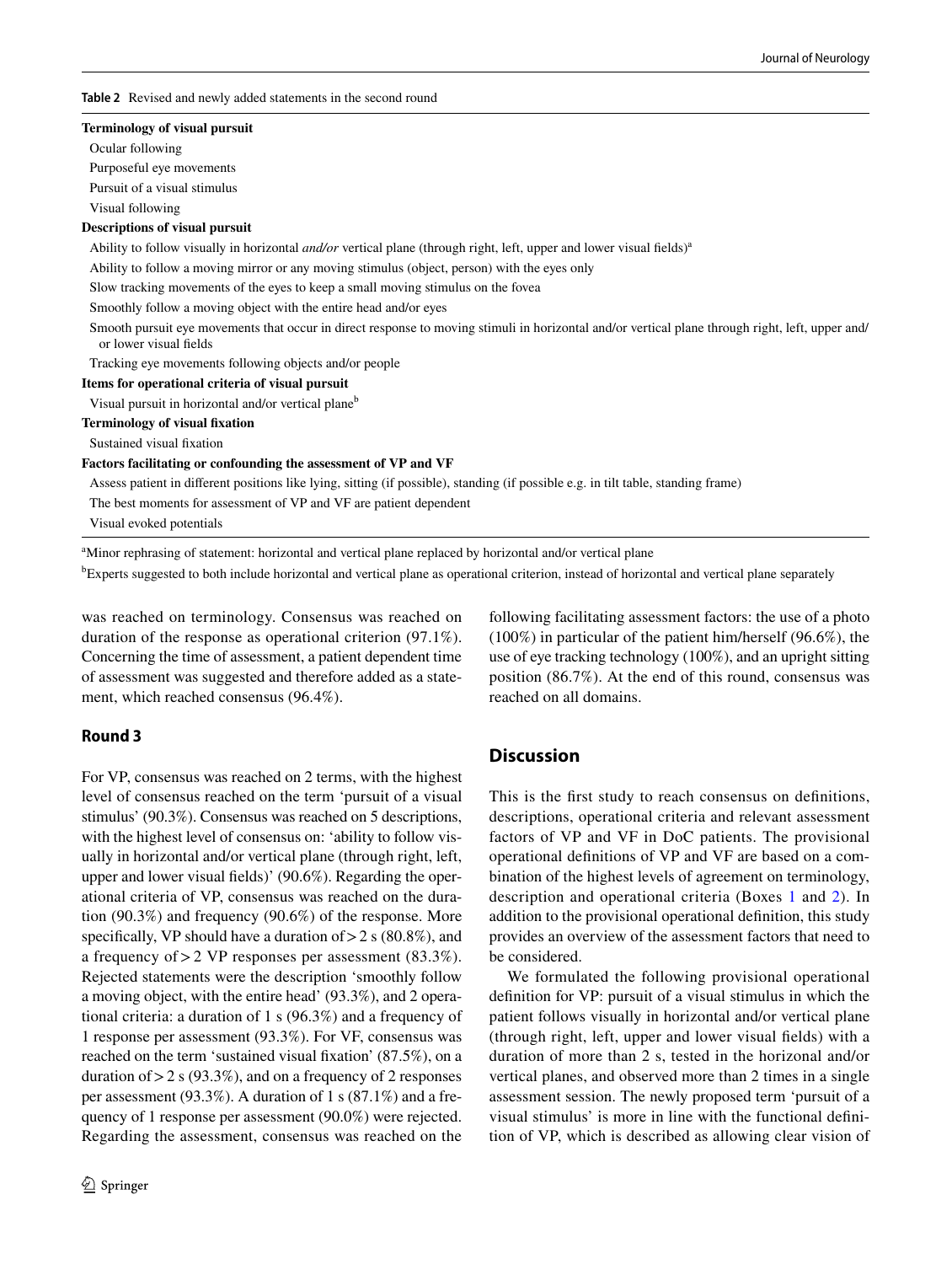<span id="page-6-0"></span>**Fig. 2** Consensus development process

# **Round 1**

- 73 statements VP terminology (n=6) •
- VP description (n=8) •
- VP items for operational criteria (n=11) •
- VF, terminology (n=3) •
- VF, description (n=5) •
- VF, items for operational criteria (n=8) •



the object as it moves within the environment  $[36]$  $[36]$ . There was agreement to add the duration of VP as an additional operational criterion. This is useful, since as early as in 1994, 'sustained VP' was reported by the MSTF as a differentiating sign between UWS/VS and a state of emergence out of UWS/VS (i.e. a higher level of consciousness) [[3](#page-10-2)]. Some years later, it was discussed whether UWS/VS patients were capable of visually tracking and it was reported that lack of an accepted operational defnition contributed to the

ambiguity of the status of VP [[37\]](#page-11-12). The addition of a duration of 2 s increases clarifcation of the concept of 'sustained VP' and emphasizes that the VP response should be of sufficient long duration, since a short duration (i.e. of 1 s) was rejected.

We formulated the following provisional operational definition of VF: sustained fxation on a salient visual stimulus, in which the patient fxates more than 2 s and observed 2 times or more in a single assessment session. The adjective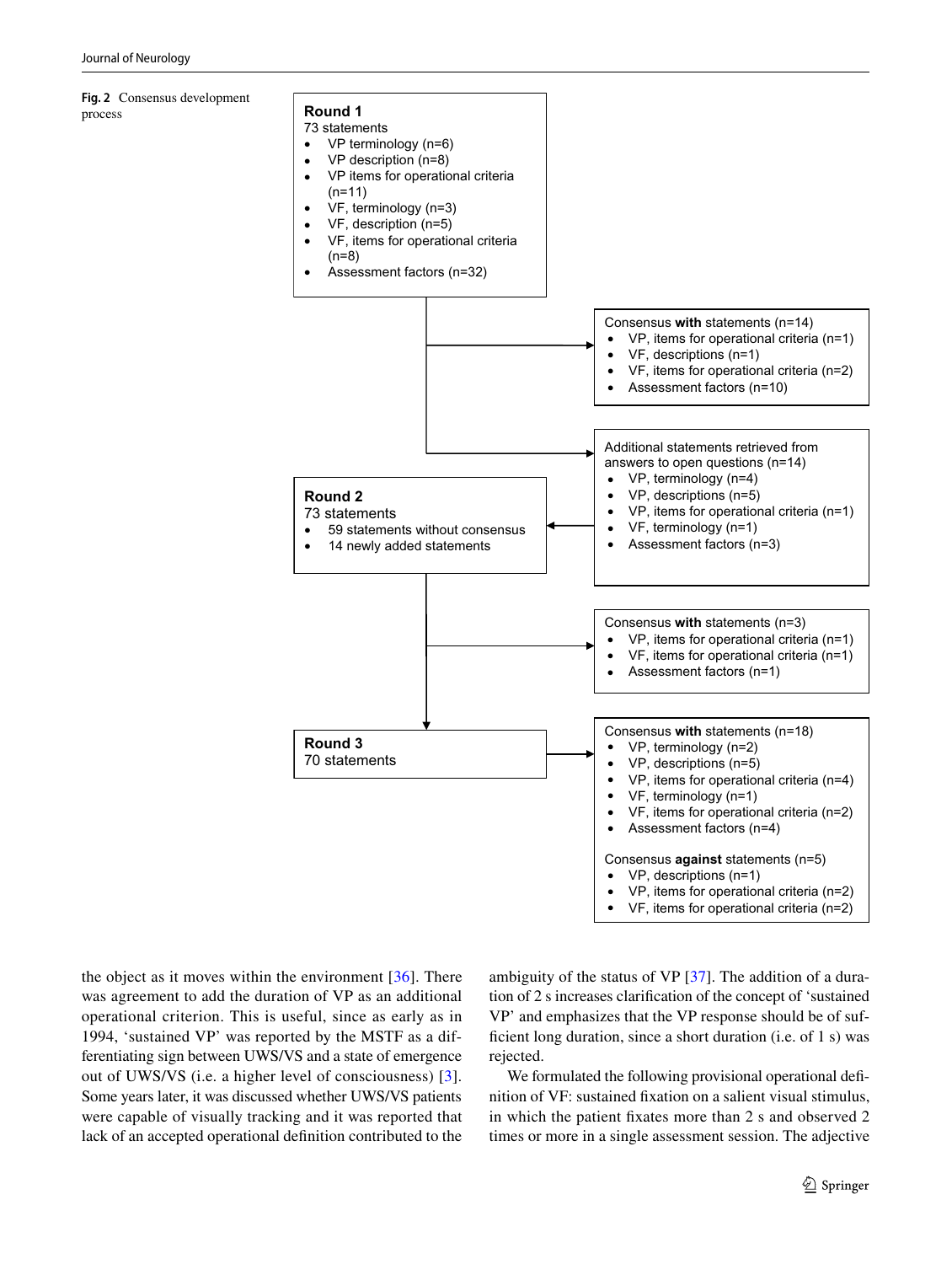<span id="page-7-0"></span>**Table 3** Statements with consensus on agreement  $(n=35)$ 

| Domain                                                                                                                                                                    | Agreement $(\% )$ |
|---------------------------------------------------------------------------------------------------------------------------------------------------------------------------|-------------------|
| <b>Terminology of visual pursuit</b>                                                                                                                                      |                   |
| Pursuit of a visual stimulus                                                                                                                                              | 90.3              |
| Pursuit eye movements                                                                                                                                                     | 87.1              |
| <b>Description of visual pursuit</b>                                                                                                                                      |                   |
| Ability to follow visually in horizontal and/or vertical plane (through right, left, upper and lower visual fields)                                                       | 90.6              |
| Ability to follow a moving mirror or any moving stimulus (object, person) with the eyes only                                                                              | 87.5              |
| Smooth pursuit eye movements that occur in direct response to moving stimuli in horizontal and/or vertical plane through right,<br>left, upper and/or lower visual fields | 83.9              |
| Tracking eye movements following objects and/or people                                                                                                                    | 83.3              |
| Pursuit eye movements that occur in direct response to moving stimuli                                                                                                     | 81.3              |
| Items for operational criteria of visual pursuit                                                                                                                          |                   |
| Duration of response                                                                                                                                                      | 90.3              |
| More than 2 s                                                                                                                                                             | 80.8              |
| Horizontal plane                                                                                                                                                          | 92.3              |
| Horizontal and/or vertical plane                                                                                                                                          | 96.0              |
| Frequency of VP within one assessment session                                                                                                                             | 90.6              |
| More than 2 VP responses per assessment                                                                                                                                   | 83.3              |
| <b>Terminology of visual fixation</b>                                                                                                                                     |                   |
| Sustained visual fixation                                                                                                                                                 | 87.5              |
| <b>Description of visual fixation</b>                                                                                                                                     |                   |
| Sustained fixation that occurs in direct response to a salient stimulus                                                                                                   | 83.7              |
| Items for operational criteria of visual fixation                                                                                                                         |                   |
| Duration of response                                                                                                                                                      | 97.1              |
| More than 2 s                                                                                                                                                             | 93.3              |
| Frequency of response                                                                                                                                                     | 83.3              |
| 2 VF responses per assessment                                                                                                                                             | 93.3              |
| More than 2 VF responses per assessment                                                                                                                                   | 82.4              |
| Factors facilitating or confounding the assessment of VP and VF                                                                                                           |                   |
| Facilitating factors                                                                                                                                                      |                   |
| Type of stimulus                                                                                                                                                          | $100^a$           |
| Personalized object                                                                                                                                                       | 100               |
| Photo                                                                                                                                                                     | 100               |
| Photo of the patient him/herself                                                                                                                                          | 96.6              |
| Photo of a relative                                                                                                                                                       | 94.7              |
| Persons                                                                                                                                                                   | 97.5              |
| Relatives                                                                                                                                                                 | 97.4              |
| Mirror                                                                                                                                                                    | 90.0              |
| Use of eye tracking                                                                                                                                                       | 100               |
| The best moments for assessment of VP and VF are patient dependent                                                                                                        | 96.4              |
| Physical settings and circumstances                                                                                                                                       | 93.0              |
| Sufficient environmental light                                                                                                                                            | 87.8              |
| Patient in an upright sitting position                                                                                                                                    | 86.7              |
| Confounding factors                                                                                                                                                       |                   |
| Oculomotor problems (i.e. problems of the eye muscles and/or their innervation)                                                                                           | 97.7              |
| Ocular problems (i.e. problems of the eyes themselves)                                                                                                                    | 97.6              |

a Facilitating factors grouped by highest percentages of main items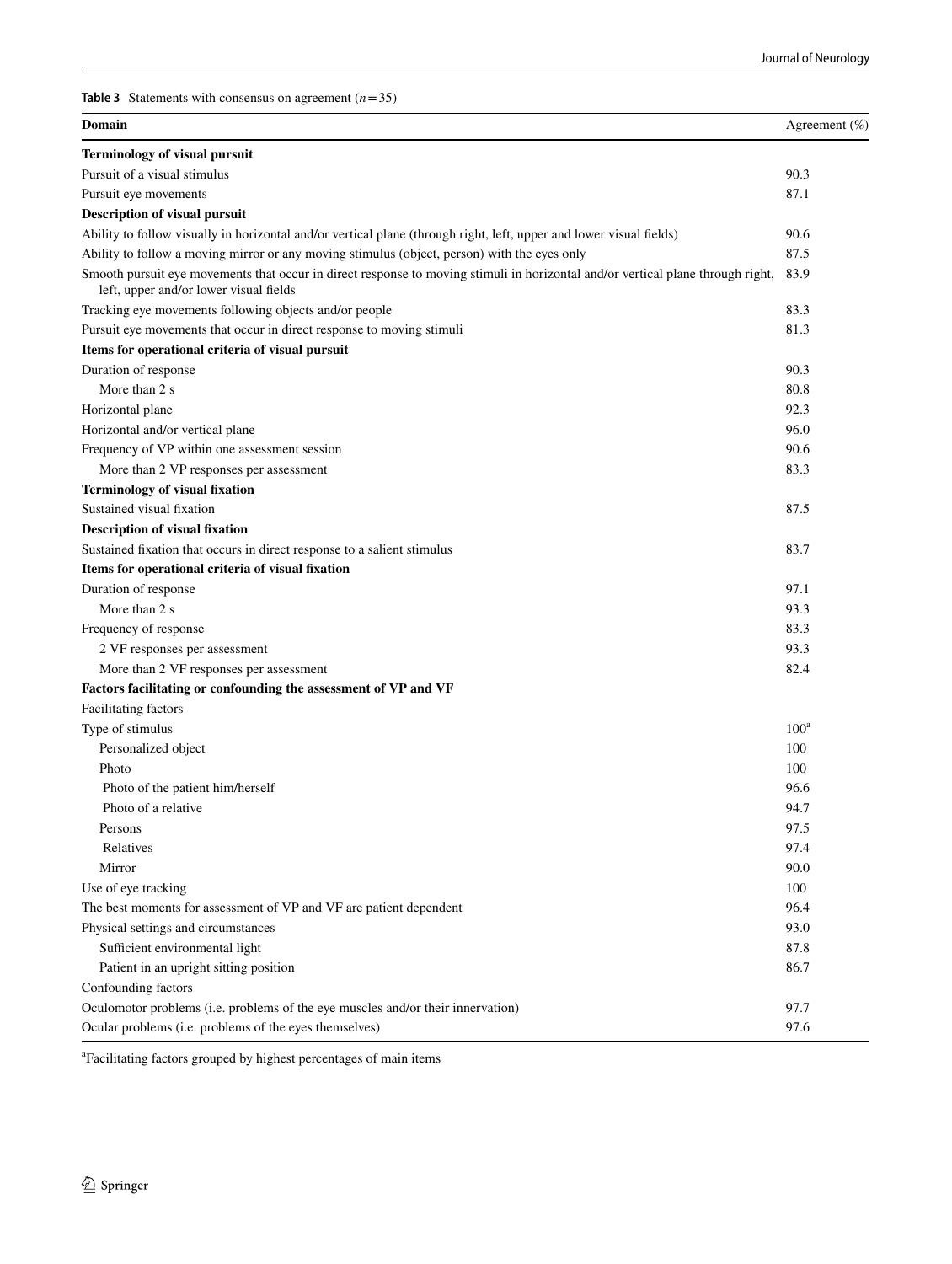<span id="page-8-0"></span>

| Table 4 Statements with consensus on disagreement $(n=5)$ |  |  |  |  |
|-----------------------------------------------------------|--|--|--|--|
|-----------------------------------------------------------|--|--|--|--|

| Domain                                                | Disa-<br>gree-<br>ment |
|-------------------------------------------------------|------------------------|
|                                                       | $(\%)$                 |
| <b>Description of visual pursuit</b>                  |                        |
| Smoothly follow a moving object, with the entire head | 93.3                   |
| Items for operational criteria of visual pursuit      |                        |
| 1 <sub>s</sub>                                        | 96.3                   |
| 1 VP response per assessment                          | 93.3                   |
| Items for operational criteria of visual fixation     |                        |
| 1 VF response per assessment                          | 90.0                   |
| 1 <sub>s</sub>                                        | 87.1                   |

'sustained' was added to both terminology and description. This supports the previously mentioned distinction between UWS/VS and MCS by a brief and sustained VF response respectively  $[2]$  $[2]$ . Like VP, a VF response should be of sufficient long duration, a short duration (i.e. of 1 s) was rejected. Moreover, VF in the context of DoC refects refxation of gaze on a moving stimulus, which has to be diferentiated from a more general functional defnition of VF which is the maintenance of a stationary stimulus on the fovea [\[36](#page-11-11)].

To detect VP and VF optimally, the following facilitating factors are important in the assessment: the use of personalized stimuli such as meaningful objects, photos, persons, or a mirror which enables refection of one's own face, a personally optimized assessment time, sufficient light and upright posture as physical circumstances and eye tracking as potential accessory diagnostic technique. The relevance of using personalized stimuli is in line with a recent review that concluded that the use of personalized stimuli results in detection of more behavioral and electrophysiological responses [[38](#page-11-13)]. Personalization not only accounted for the applied stimuli, but also for the time of assessment. Several standard time intervals were proposed without reaching consensus on any interval. A patient dependent time of assessment was suggested by several experts with the motivation that personal factors such as fatigue, daily individual schedule and individual circadian rhythm can infuence the optimal time of assessment. Sufficient light and upright body posture are important physical settings and circumstances. The use of bright light can lead to higher levels of consciousness on the CRS-R [\[39\]](#page-11-14) and an upright position is associated with better arousal levels and a greater behavioral repertoire [\[40\]](#page-11-15). Ocular and/or oculomotor problems were considered as confounding assessment factors and can infuence clinical assessment  $[41]$  $[41]$ , as shown by an absence of visual subscale scores on the CRS-R in about 20% of MCS patients [[23](#page-10-21)]. In this regard, screening on ocular/oculomotor problems is necessary. Eye tracking was considered a useful accessory diagnostic technique, which has been shown to be helpful in diferentiating between UWS/VS and MCS [\[42](#page-11-17)]. However, eye tracking has not been fully developed yet in the study of disorders of consciousness, and the measurement of eye movements in DoC patients needs further research [\[43\]](#page-11-18).

<span id="page-8-1"></span>

| Box 1 Highest percentages of agreement<br>for visual pursuit and visual fixation |                                                                                                                                         |                                                                                  |
|----------------------------------------------------------------------------------|-----------------------------------------------------------------------------------------------------------------------------------------|----------------------------------------------------------------------------------|
| Domains                                                                          | Visual pursuit<br>Highest level of<br>agreement                                                                                         | Visual fixation<br>Highest level of<br>agreement                                 |
| Terminology                                                                      | Pursuit of a visual<br>stimulus                                                                                                         | Sustained visual<br>fixation                                                     |
| Description                                                                      | Ability to follow<br>visually in horizon-<br>tal and/or vertical<br>plane (through<br>right, left, upper<br>and lower visual<br>fields) | Sustained fixation<br>that occurs in<br>direct response to a<br>salient stimulus |
| Operational criteria Duration > 2 s                                              | Testing in horizontal<br>and/or vertical<br>plane                                                                                       | Duration $> 2$ s                                                                 |
|                                                                                  | $>$ 2 responses per<br>assessment                                                                                                       | $\geq$ 2 responses per<br>assessment                                             |

<span id="page-8-2"></span>

| <b>Box 2 Highest percentages of agreement</b><br>on assessment factors |                                                                                    |
|------------------------------------------------------------------------|------------------------------------------------------------------------------------|
| Main assessment factors with<br>highest levels of agreement            | Detailed assessment factors with<br>highest level of agreement                     |
| Type of stimulus                                                       | Objects with a personal meaning<br>Photos of patient him/herself or<br>relatives   |
|                                                                        | Presence of familiar persons at the<br>assessment session, especially<br>relatives |
|                                                                        | Mirror                                                                             |
| Eye tracking technology                                                | Use eye tracking technology                                                        |
| Time of assessment                                                     | Best time of assessment is patient<br>dependent                                    |
| Setting and circumstances                                              | Provide sufficient environmental<br>light                                          |
|                                                                        | Assess patient in an upright posi-<br>tion                                         |
| Confounding factors                                                    | Take oculomotor problems into<br>account                                           |
|                                                                        | Take ocular problems into account                                                  |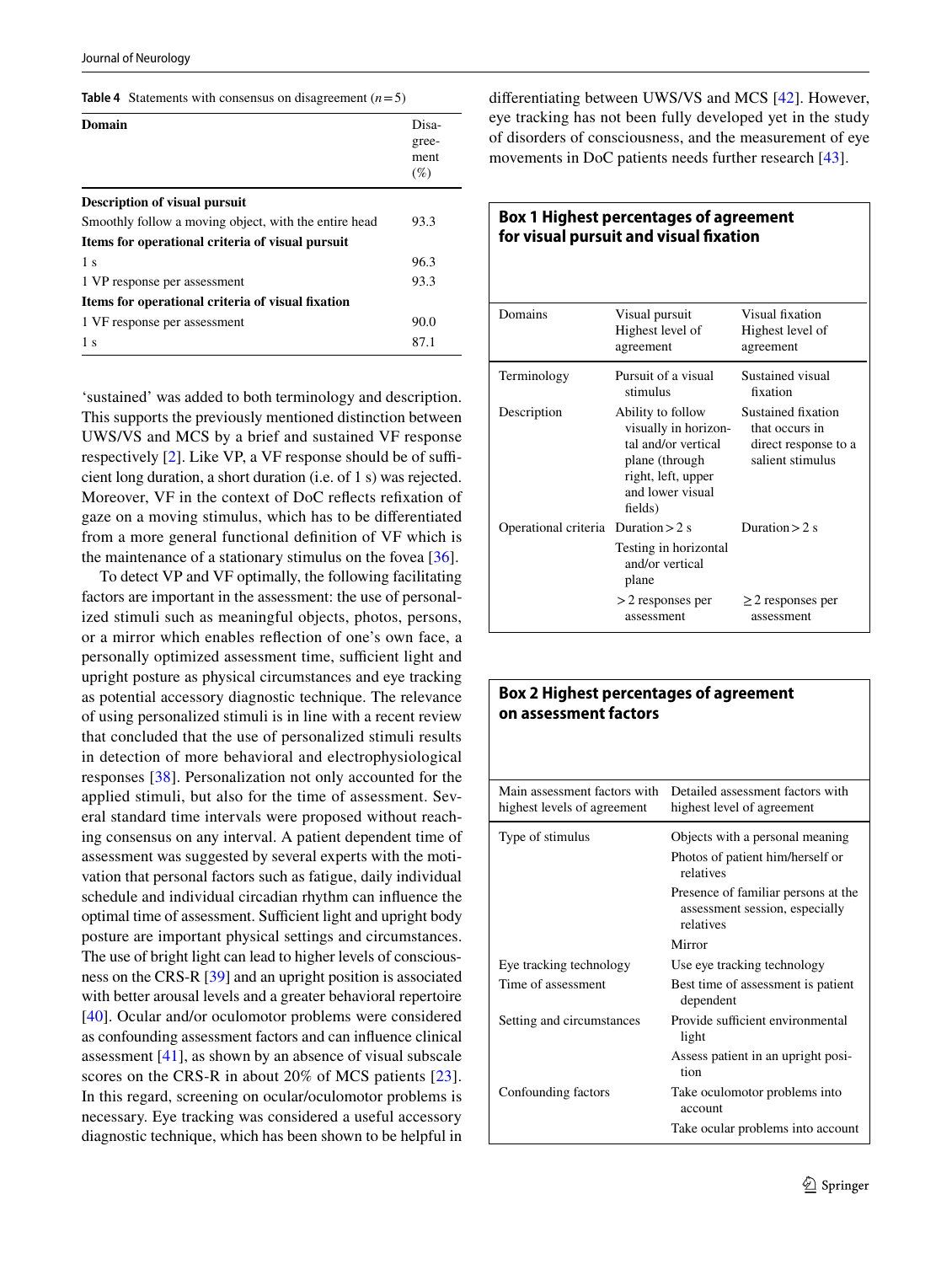#### **Strengths and limitations**

The strength of this study is that a highly experienced panel of experts, from 3 continents, succeeded on reaching consensus on defnitions, descriptions and operational criteria of VP and VF for the frst time. This consensus development made the proposition of operational defnitions of VP and VF possible. However, there are some limitations to address. First, despite the international character of the expert panel, there was an underrepresentation of neuroscientists with expertise on eye movements because only 23% of the recruited experts agreed to participate, compared to 40–50% of the other expert categories. Therefore, valuable input and new perspectives from this feld may have been missed. However, since these experts were mainly from outside the DoC research feld, the experts who participated are a good representation of current clinical practice and research feld on DoC. Second, according to the Delphi methodology, experts indicated their level of (dis)agreement for each statement but did not have the possibility to indicate an order of preference. This could have been helpful in reaching more consensus, since choosing the most appropriate statement was sometimes difficult because of minor diferences in phrasing and/or content. On the other hand, indicating agreement on separate statements led to consensus on all domains. Moreover, the consensus statements are strongly supported since consensus requirements were set high.

# **Future directions**

The proposed operational defnitions from this Delphi study provide a basis for reaching international consensus on the diagnostic assessment of VP and VF. To achieve this, two further steps are necessary. Firstly, consensus is needed on the proposed defnitions of VP and VF and secondly, further research is needed into reliability and validity of the established operational defnitions.

Based on the unanimous consensus that eye tracking is a facilitating factor for detecting VP and VF, we recommend further research into the use of eye tracking, a promising technique that might be useful to quantify VP and VF assessments in practice.

From a broader perspective on this subject, more fundamental research is required into the neural basis of VP and VF and the relation to consciousness. The association between visual awareness and eye movements is subject of debate and it has been shown that the eyes react to moving objects even when the object is presented below the threshold of awareness [[44\]](#page-11-19). The need for further research into the neural basis of VP and VF and the relation to consciousness also stresses the need for a gold standard measure for determining the level of consciousness. Until now, clinical evaluation is considered as the gold standard for assessing patients with DoC [[45](#page-11-20)]. However, this approach leads to high misdiagnosis rates because of limitations on patient, examiner and environmental level [\[45](#page-11-20)]. The use of imaging and electrophysiological techniques has been extensively investigated and their use is recommended, especially when command following is not observed clinically [\[28\]](#page-11-5). However, there are challenges regarding availability (i.e. these techniques are not routinely available) and uncertainty about the clinical and prognostic signifcance of the use of these techniques which can raise ethical dilemmas [[46](#page-11-21)].

The provisional operational defnitions for VP and VF resulting from this Delphi study largely correspond to the representation of these responses in the CRS-R administration and scoring guideline [[47\]](#page-11-22). In each CRS-R subscale, the name of the response, assessment methods and scoring criteria are mentioned. These items are also incorporated in our operational defnitions and like the CRS-R, our operational defnition contain clear criteria for establishing the presence of VP and/or VF. However, the operational defnitions proposed in this study provide a more comprehensive representation of: (1) what the response entails, and (2) what exactly a patient is capable of when demonstrating pursuit of a visual stimulus and/or sustained visual fxation. Concerning the assessment, a more extensive approach is recommmended, in which accurate assessment of individually observed behavior is added to standardized methods such as the CRS-R. In a recently published review on behavioral assesment in DoC patients, standardized and individual appraoces have been discussed and a combination of these two approaches was recommended [[48](#page-11-23)].

In conclusion, this Delphi study provides provisional operational defnitions of VP and VF and an overview of the most relevant assessment factors. The use of unambiguous operational defnitions in the assessment procedure and an adaptation of the assessment procedure to individual circumstances is crucial for improvement of diagnostic accuracy and establishing reliable prevalence rates of MCS and other DoC, which is essential for allocating appropriate treatment to DoC patients and determining treatment services.

**Supplementary Information** The online version contains supplementary material available at <https://doi.org/10.1007/s00415-021-10905-y>.

**Acknowledgements** We thank all the experts for participating in this study. We thank the IBIA special interest group on diagnosis/prognosis of DoC for their help in recuitment of experts and discussing the study. We thank 'Stichting St. Joannes de Deo' and 'Het Coma-Hospitium' for funding this study. We thank Anita Oude Bos, research assistant of the Radboud University Medical Center for developing and processing the online survey and calculating the results. We thank Camille Chatelle PhD and Theresa Bender-Pape PhD for reviewing the survey.

**Author contributions** BO contributed to the design of the study protocol, acquisition and analysis of the data and drafted the manuscript.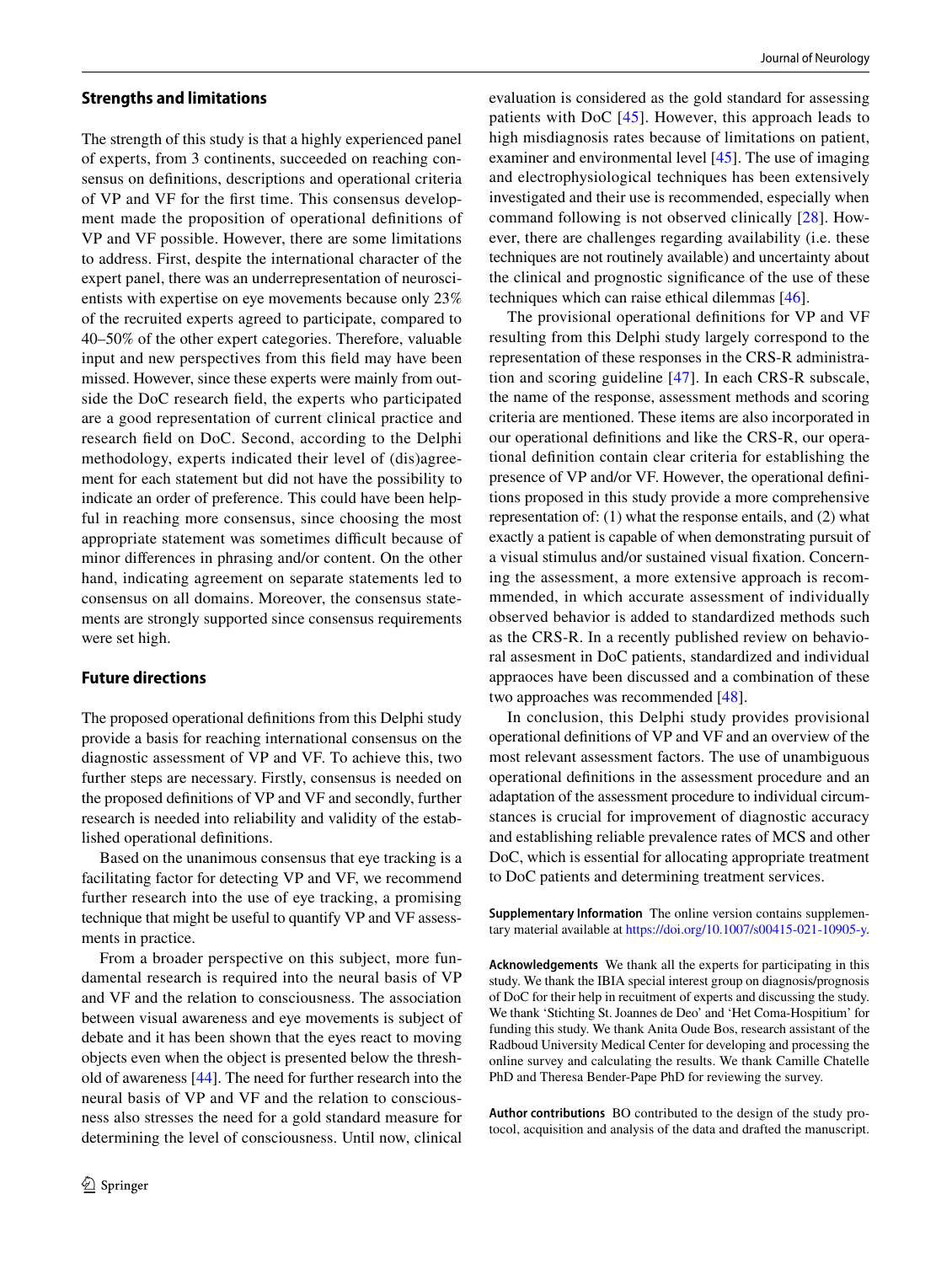JL contributed to the design of the study protocol, analysis of the data and drafted a signifcant proportion of the manuscript. SvG contributed to the review of the study protocol, interpretatation of the data and revision of the manuscript. DK contributed to the review of the study protocol, interpretatation of the data and revision of the manuscript. HE contributed to the design of the study protocol, analysis of the data and drafted a signifcant proportion of the manuscript. RK contributed to the design of the study protocol, analysis of the data and drafted a signifcant proportion of the manuscript.

**Funding** This study was funded by 'Het Coma-Hospitium' and 'Stichting St. Joannes de Deo'.

**Data availability** Anonymized data will be shared upon reasonable request.

# **Declarations**

**Conflicts of interest** The authors declare that they have no confict of interest.

**Ethical approval** The study was performed in accordance with the ethical standards as laid down in the 1964 Declaration of Helsinki and its later amendsments or comparable ethical standards.

**Informed consent** Informed consent was obtained from the participating experts prior to the start of the study.

# **References**

- <span id="page-10-0"></span>1. Laureys S, Celesia G, Cohadon F, Lavrijsen J, León-Carrión J, Sannita W, Sazbon L, Schmutzhard E, von Wild K, Zeman A, Dolce G (2010) Unresponsive wakefulness syndrome: a new name for the vegetative state or apallic syndrome. BMC Med 8:68. <https://doi.org/10.1186/1741-7015-8-68>
- <span id="page-10-1"></span>2. Giacino JT, Ashwal S, Childs N, Cranford R, Jennett B, Katz DI, Kelly JP, Rosenberg JH, Whyte J, Zafonte RD, Zasler ND (2002) The minimally conscious state: defnition and diagnostic criteria. Neurology 58:349–353.<https://doi.org/10.1212/wnl.58.3.349>
- <span id="page-10-2"></span>3. Multi-Society Task Force on PVS (1994) Medical aspects of the persistent vegetative state (1). N Engl J Med 330:1499–1508. <https://doi.org/10.1056/NEJM199405263302107>
- <span id="page-10-3"></span>4. Giacino JT, Kalmar K, Whyte J (2004) The JFK Coma Recovery Scale-Revised: measurement characteristics and diagnostic utility. Arch Phys Med Rehabil 85:2020–2029. [https://doi.org/10.1016/j.](https://doi.org/10.1016/j.apmr.2004.02.033) [apmr.2004.02.033](https://doi.org/10.1016/j.apmr.2004.02.033)
- <span id="page-10-4"></span>5. Schnakers C, Vanhaudenhuyse A, Giacino J, Ventura M, Boly M, Majerus S, Moonen G, Laureys S (2009) Diagnostic accuracy of the vegetative and minimally conscious state: clinical consensus versus standardized neurobehavioral assessment. BMC Neurol 9:35. <https://doi.org/10.1186/1471-2377-9-35>
- <span id="page-10-5"></span>6. van Erp WS, Lavrijsen JC, Vos PE, Bor H, Laureys S, Koopmans RT (2015) The vegetative state: prevalence, misdiagnosis, and treatment limitations. J Am Med Dir Assoc 16:85 e89-85 e14. <https://doi.org/10.1016/j.jamda.2014.10.014>
- <span id="page-10-6"></span>7. Luaute J, Maucort-Boulch D, Tell L, Quelard F, Sarraf T, Iwaz J, Boisson D, Fischer C (2010) Long-term outcomes of chronic minimally conscious and vegetative states. Neurology 75:246– 252.<https://doi.org/10.1212/WNL.0b013e3181e8e8df>
- <span id="page-10-7"></span>8. Boly M, Faymonville ME, Schnakers C, Peigneux P, Lambermont B, Phillips C, Lancellotti P, Luxen A, Lamy M, Moonen G, Maquet P, Laureys S (2008) Perception of pain in the minimally

conscious state with PET activation: an observational study. Lancet Neurol 7:1013–1020. [https://doi.org/10.1016/S1474-4422\(08\)](https://doi.org/10.1016/S1474-4422(08)70219-9) [70219-9](https://doi.org/10.1016/S1474-4422(08)70219-9)

- <span id="page-10-8"></span>9. Eilander HJ, Wijnen VJ, Scheirs JG, de Kort PL, Prevo AJ (2005) Children and young adults in a prolonged unconscious state due to severe brain injury: outcome after an early intensive neurorehabilitation programme. Brain Inj 19:425–436. [https://doi.org/10.](https://doi.org/10.1080/02699050400025299) [1080/02699050400025299](https://doi.org/10.1080/02699050400025299)
- <span id="page-10-9"></span>10. Seel RT, Douglas J, Dennison AC, Heaner S, Farris K, Rogers C (2013) Specialized early treatment for persons with disorders of consciousness: program components and outcomes. Arch Phys Med Rehabil 94:1908–1923. [https://doi.org/10.1016/j.apmr.2012.](https://doi.org/10.1016/j.apmr.2012.11.052) [11.052](https://doi.org/10.1016/j.apmr.2012.11.052)
- <span id="page-10-10"></span>11. Giacino JT, Whyte J, Bagiella E, Kalmar K, Childs N, Khademi A, Eifert B, Long D, Katz DI, Cho S, Yablon SA, Luther M, Hammond FM, Nordenbo A, Novak P, Mercer W, Maurer-Karattup P, Sherer M (2012) Placebo-controlled trial of amantadine for severe traumatic brain injury. N Engl J Med 366:819–826. [https://doi.org/](https://doi.org/10.1056/NEJMoa1102609) [10.1056/NEJMoa1102609](https://doi.org/10.1056/NEJMoa1102609)
- <span id="page-10-11"></span>12. Singh R, McDonald C, Dawson K, Lewis S, Pringle AM, Smith S, Pentland B (2008) Zolpidem in a minimally conscious state. Brain Inj 22:103–106. [https://doi.org/10.1080/026990507018297](https://doi.org/10.1080/02699050701829704) [04](https://doi.org/10.1080/02699050701829704)
- <span id="page-10-12"></span>13. Thibaut A, Bruno MA, Ledoux D, Demertzi A, Laureys S (2014) tDCS in patients with disorders of consciousness: sham-controlled randomized double-blind study. Neurology 82:1112–1118. [https://](https://doi.org/10.1212/WNL.0000000000000260) [doi.org/10.1212/WNL.0000000000000260](https://doi.org/10.1212/WNL.0000000000000260)
- <span id="page-10-13"></span>14. Schif ND, Giacino JT, Kalmar K, Victor JD, Baker K, Gerber M, Fritz B, Eisenberg B, Biondi T, O'Connor J, Kobylarz EJ, Farris S, Machado A, McCagg C, Plum F, Fins JJ, Rezai AR (2007) Behavioural improvements with thalamic stimulation after severe traumatic brain injury. Nature 448:600–603. [https://doi.org/10.](https://doi.org/10.1038/nature06041) [1038/nature06041](https://doi.org/10.1038/nature06041)
- <span id="page-10-14"></span>15. Wilkinson D, Savulescu J (2013) Is it better to be minimally conscious than vegetative? J Med Ethics 39:557–558. [https://doi.org/](https://doi.org/10.1136/medethics-2012-100954) [10.1136/medethics-2012-100954](https://doi.org/10.1136/medethics-2012-100954)
- 16. Cranford RE (1998) The vegetative and minimally conscious states: ethical implications. Geriatrics 53(Suppl 1):S70-73
- <span id="page-10-15"></span>17. Fins JJ, Bernat JL (2018) Ethical, palliative, and policy considerations in disorders of consciousness. Neurology 91:471–475. <https://doi.org/10.1212/WNL.0000000000005927>
- <span id="page-10-16"></span>18. Giacino JT, Kalmar K (2005) Diagnostic and prognostic guidelines for the vegetative and minimally conscious states. Neuropsychol Rehabil 15:166–174. [https://doi.org/10.1080/0960201044](https://doi.org/10.1080/09602010443000498) [3000498](https://doi.org/10.1080/09602010443000498)
- <span id="page-10-17"></span>19. Giacino JT, Kalmar K (1997) The vegetative and minimally conscious states: a comparison of clinical features and functional outcome. J Head Trauma Rehabil 12:36–51. [https://doi.org/10.](https://doi.org/10.1097/00001199-199708000-00005) [1097/00001199-199708000-00005](https://doi.org/10.1097/00001199-199708000-00005)
- <span id="page-10-18"></span>20. Shiel A, Horn SA, Wilson BA, Watson MJ, Campbell MJ, McLellan DL (2000) The Wessex Head Injury Matrix (WHIM) main scale: a preliminary report on a scale to assess and monitor patient recovery after severe head injury. Clin Rehabil 14:408–416. <https://doi.org/10.1191/0269215500cr326oa>
- <span id="page-10-19"></span>21. Ansell BJ, Keenan JE (1989) The Western Neuro Sensory Stimulation Profle: a tool for assessing slow-to-recover head-injured patients. Arch Phys Med Rehabil 70:104–108
- <span id="page-10-20"></span>22. Noe E, Olaya J, Navarro MD, Noguera P, Colomer C, Garcia-Panach J, Rivero S, Moliner B, Ferri J (2012) Behavioral recovery in disorders of consciousness: a prospective study with the Spanish version of the Coma Recovery Scale-Revised. Arch Phys Med Rehabil 93(428–433):e412. [https://doi.org/10.1016/j.apmr.2011.](https://doi.org/10.1016/j.apmr.2011.08.048) [08.048](https://doi.org/10.1016/j.apmr.2011.08.048)
- <span id="page-10-21"></span>23. Estraneo A, Moretta P, Cardinale V, De Tanti A, Gatta G, Giacino JT, Trojano L (2015) A multicentre study of intentional behavioural responses measured using the Coma Recovery